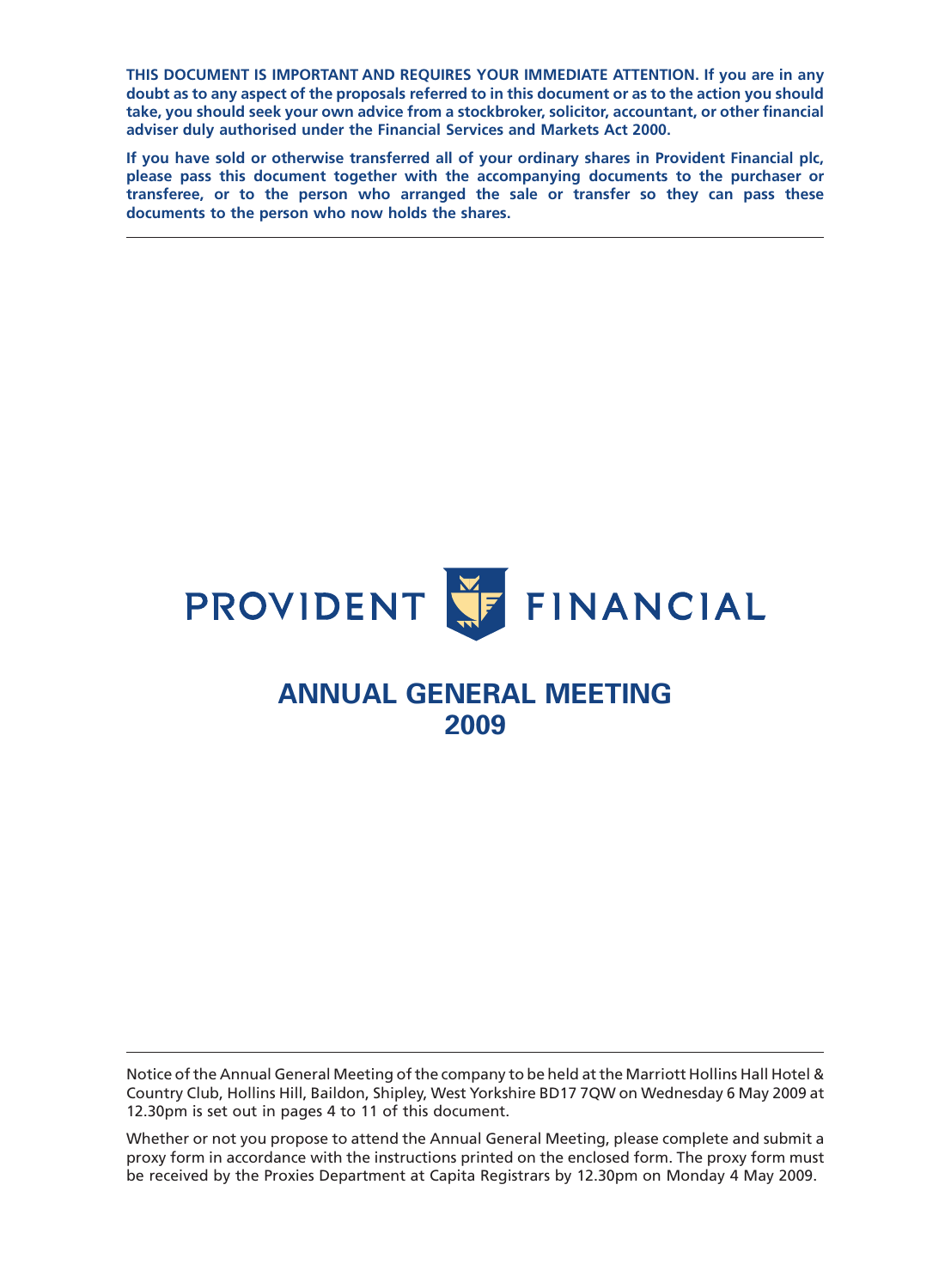

# **Provident Financial plc**

(incorporated and registered in England and Wales under number 668987)

# **Registered Office:**

Colonnade Sunbridge Road Bradford West Yorkshire BD1 2LQ

23 March 2009

*To shareholders*

## **Notice of Annual General Meeting**

Dear Shareholder,

I am pleased to be writing to you with details of our Annual General Meeting ("AGM") which we are holding at the Marriott Hollins Hall Hotel & Country Club, Hollins Hill, Baildon, Shipley, West Yorkshire BD17 7QW on Wednesday 6 May 2009 at 12.30pm. Full details of the resolutions that will be put to shareholders are set out in the formal notice of Annual General Meeting which is set out on pages 4 to 11 of this document.

If you would like to vote on the resolutions but cannot come to the AGM, please fill in the proxy form sent to you with this notice and return it to our registrars as soon as possible. Shareholders must ensure that their proxy form is received by 12.30pm on Monday 4 May 2009.

#### **Resolutions**

In addition to the routine business, we are asking shareholders to approve some special items of business at this year's AGM. These include amendments to the Provident Financial Long Term Incentive Scheme 2006 and the Provident Financial Performance Share Plan.

#### **Provident Financial Long Term Incentive Scheme 2006 ("LTIS")**

Shareholders are being asked to approve some minor amendments to the rules of the LTIS which are set out in more detail in Appendix II on page 7 of this document. The effect of the amendments to the LTIS will be to remove the current discretion of the remuneration committee which is exercisable, in exceptional circumstances, to grant awards or options over shares in any financial year with a market value in excess of 150 per cent of a participant's basic annual salary up to a maximum of 200 per cent of basic annual salary and simply increase the limit so as to allow awards and options over shares to be granted to a participant in any financial year with a market value of up to a maximum of 200 per cent of the participant's basic annual salary irrespective of whether there are exceptional circumstances.

#### **Provident Financial Performance Share Plan ("PSP")**

Shareholders are also being asked to approve the proposed amendments to the rules of the PSP which are set out in more detail in Appendix III on pages 8 to 11 of this document. The effect of the amendments to the PSP will be to allow the grant of matching awards pursuant to the PSP on the basis of two shares for each share acquired by a participant in lieu of part of his annual bonus as well as continuing to allow matching awards to be granted on the basis of one share for each share acquired by a participant in lieu of part of his annual bonus. The proposed amendments will also ensure that any matching award made on a two for one basis will be subject to a significantly more stretching performance target than that which will apply to matching awards made on a one for one basis.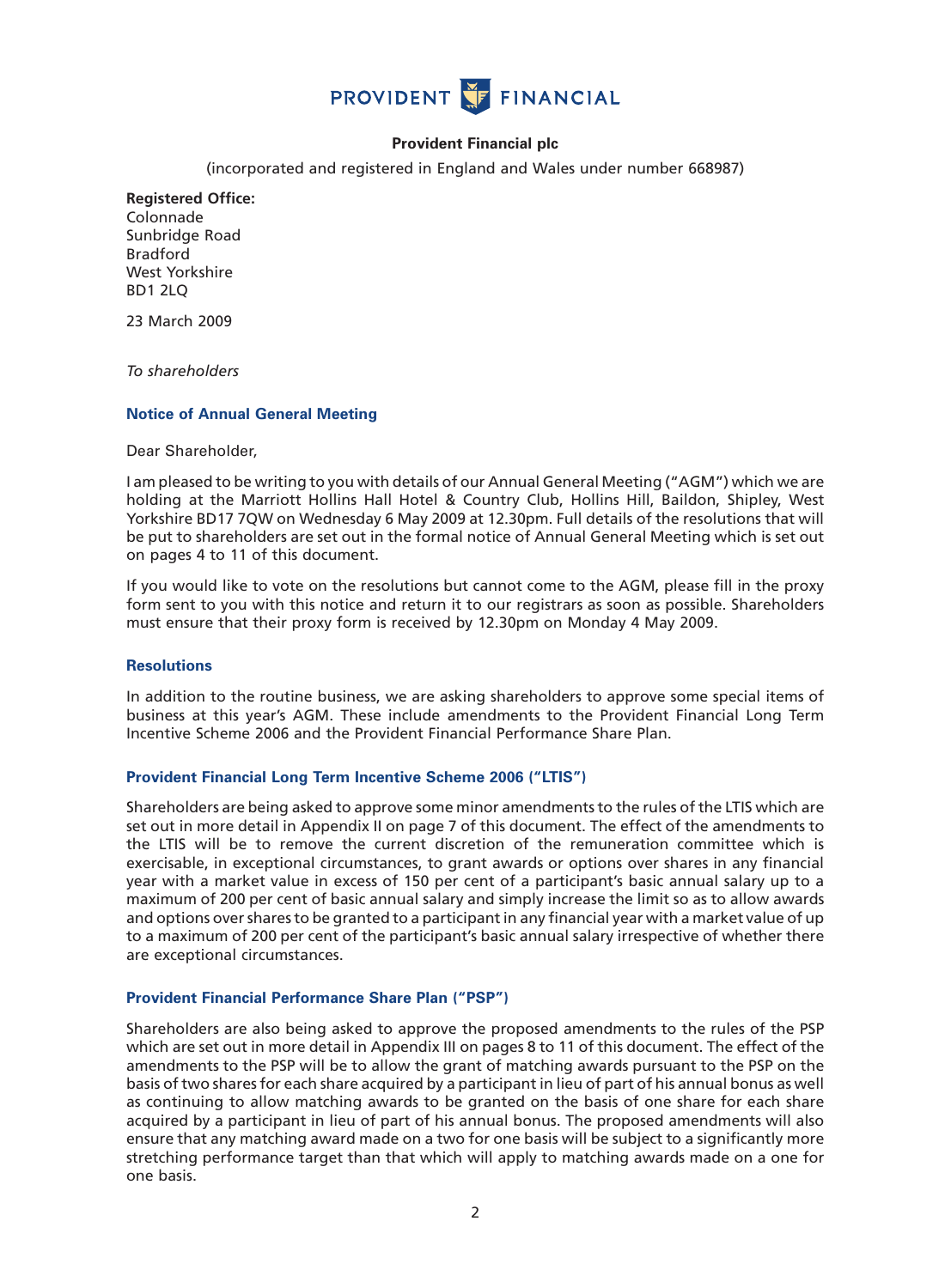## **Explanatory notes**

Explanatory notes on all the business to be considered at this year's AGM appear on pages 14 to 17 of this document.

## **Recommendation**

The directors consider that all the resolutions to be put to the meeting are in the best interests of the company and its shareholders as a whole. Your board will be voting in favour of them and unanimously recommends that you do so as well.

Yours faithfully

**John van Kuffeler**

Chairman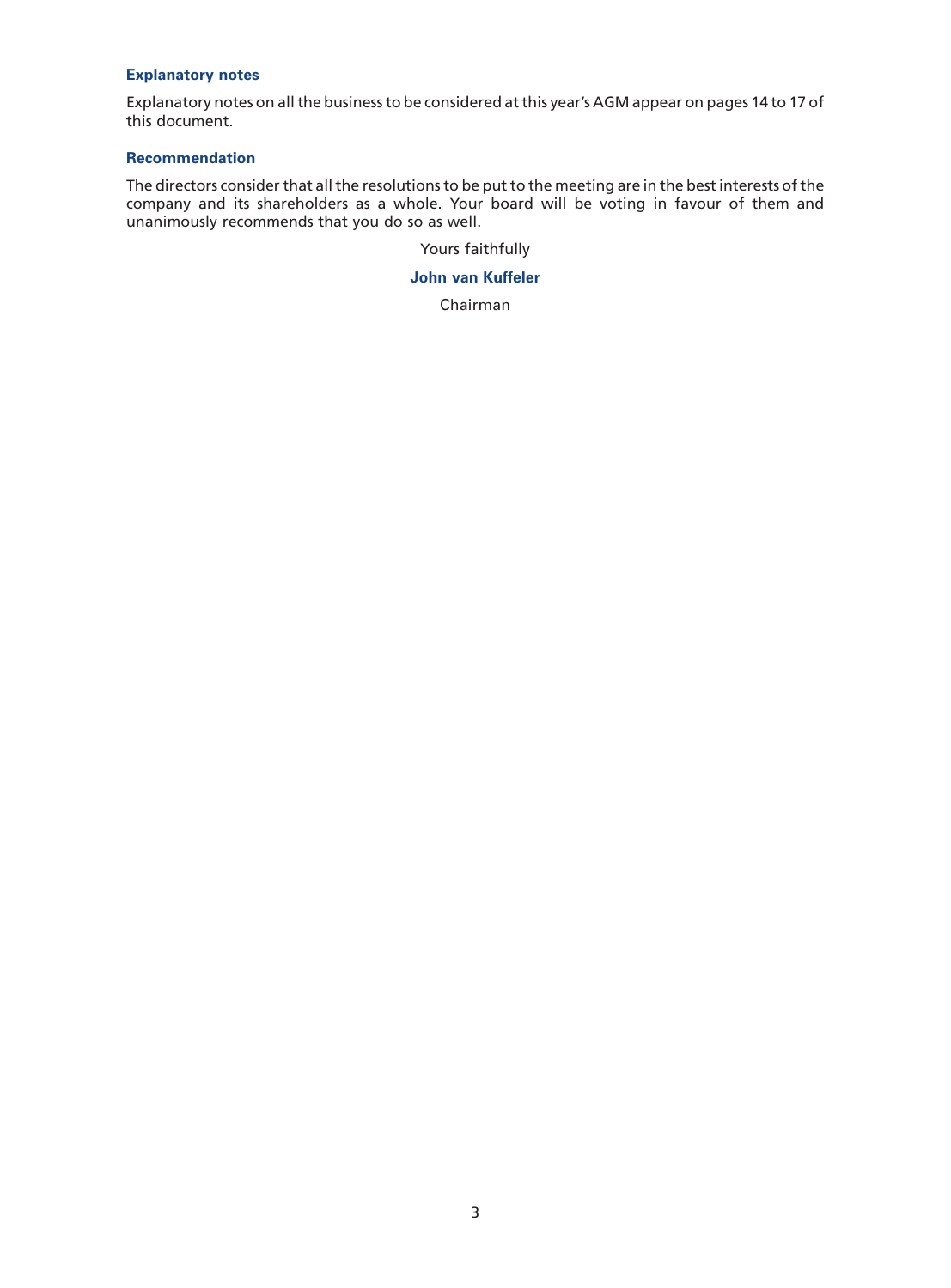# **Provident Financial plc**

# **NOTICE OF ANNUAL GENERAL MEETING**

The forty-ninth annual general meeting of Provident Financial plc will be held at the Marriott Hollins Hall Hotel & Country Club, Hollins Hill, Baildon, Shipley, West Yorkshire BD17 7QW on Wednesday 6 May 2009 at 12.30pm. You will be asked to consider and pass the resolutions below. Resolutions 11 to 13 (inclusive) will be proposed as special resolutions. All other resolutions will be proposed as ordinary resolutions.

#### **Ordinary resolutions**

- 1. That the directors' report and the audited financial statements of the company for the year ended 31 December 2008 be adopted.
- 2. That the directors' remuneration report for the year ended 31 December 2008 be approved.
- 3. That a final dividend of 38.1p per share on the ordinary shares of 20 $\frac{8}{11}$ p each in respect of the year ended 31 December 2008 be declared and paid on 19 June 2009 to the holders of such ordinary shares on the register of members of the company at the close of business on 15 May 2009.
- 4. That Rob Anderson be appointed as a director of the company.
- 5. That John van Kuffeler be re-appointed as a director of the company.
- 6. That PricewaterhouseCoopers LLP be re-appointed as auditors of the company to hold office until the conclusion of the next general meeting at which accounts are laid before the company.
- 7. That the directors be authorised to determine the auditors' remuneration.
- 8. That in accordance with sections 366 and 367 of the Companies Act 2006, the company and all companies that are its subsidiaries at any time during the period for which this resolution is effective are authorised to:
	- 8.1 make political donations to political parties and/or independent election candidates not exceeding £50,000 in total;
	- 8.2 make political donations to political organisations other than political parties, not exceeding £50,000 in total; and
	- 8.3 incur political expenditure not exceeding £50,000 in total;

(as such terms are defined in sections 363 to 365 of the Companies Act 2006) provided that the aggregate amount of any such donations and expenditure shall not exceed £50,000 during the period beginning on the date of the passing of this resolution and expiring at the conclusion of the annual general meeting of the company in 2010.

- 9. That the rules of the Provident Financial Long Term Incentive Scheme 2006 be amended in the manner set out in Appendix II to this notice of meeting, such amendments to be effective on the date upon which the remuneration committee of the company adopts such amendments.
- 10. That the rules of the Provident Financial Performance Share Plan be amended in the manner set out in Appendix III to this notice of meeting, such amendments to be effective on the date upon which the remuneration committee of the company adopts such amendments.

## **Special resolutions**

- 11. That the company is authorised, generally and without conditions, to make market purchases (within the meaning of section 163 of the Companies Act 1985) of its own ordinary shares of 208 ⁄11p each ("ordinary shares"), provided that:
	- 11.1 the company may not purchase more than 13,188,373 ordinary shares;
	- 11.2 the minimum price which the company may pay for each ordinary share is the nominal value;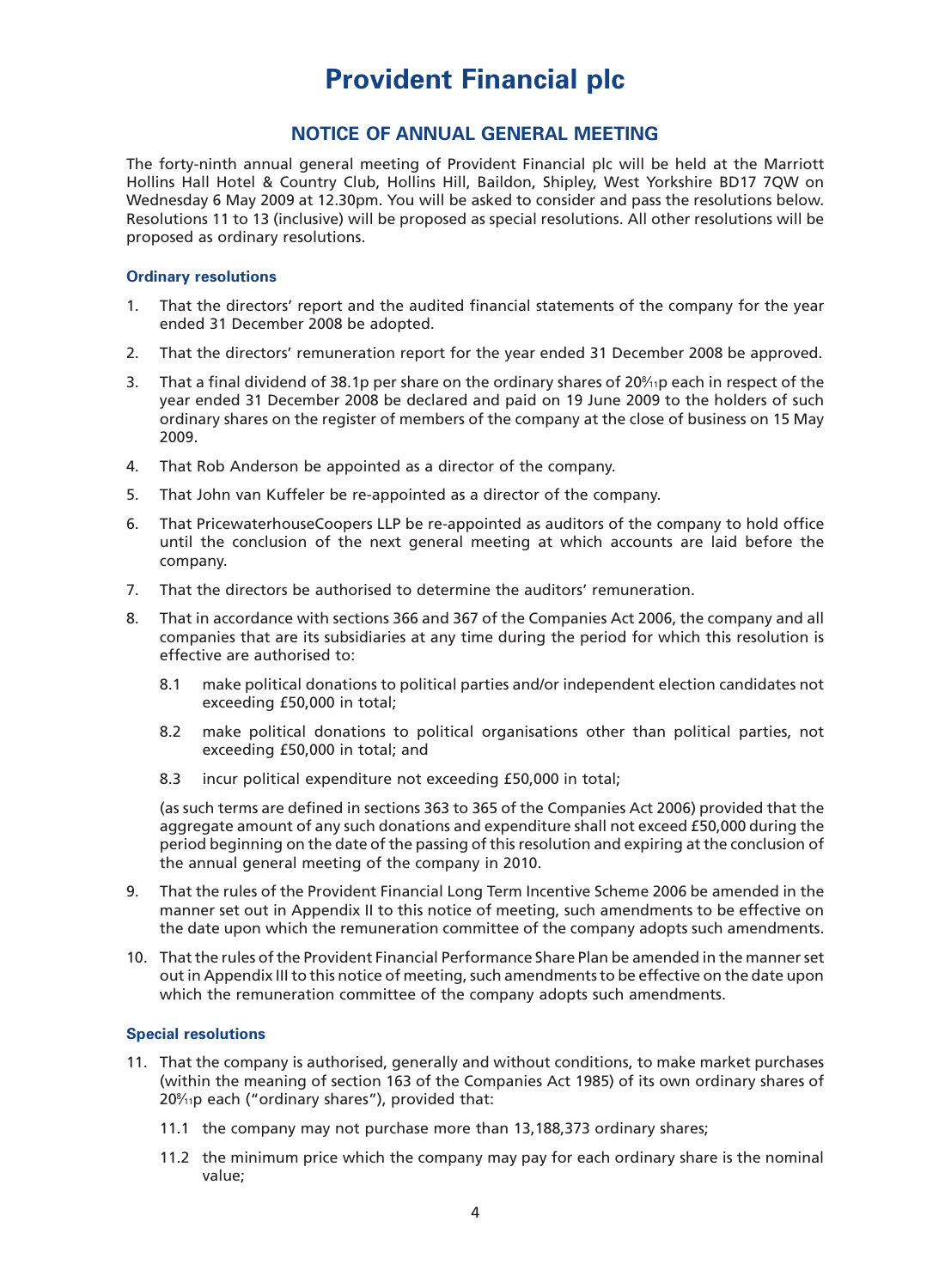- 11.3 the maximum price (excluding expenses) which the company may pay for each ordinary share is 5% over the average of the middle-market price of an ordinary share, based on the London Stock Exchange Daily Official List, for the five business days immediately before the day on which the company agrees to purchase the ordinary shares;
- 11.4 this authority will last from the date of this annual general meeting until the end of the next annual general meeting or, if earlier, until 5 May 2010; and
- 11.5 the company may agree, before the authority ends, to purchase ordinary shares even though the purchase is, or may be, completed after the authority ends.
- 12. That the directors be authorised pursuant to section 95 of the Companies Act 1985 to allot equity securities (as defined in section 94 of the Companies Act 1985) for cash pursuant to the authority conferred by Resolution 11, as set out in the notice of annual general meeting held on 8 May 2008, and sell relevant shares (as defined in section 94 of the Companies Act 1985) held by the company as treasury shares (as defined in section 162A of the Companies Act 1985) for cash, as if section 89(1) of the Companies Act 1985 did not apply to such allotment or sale, provided that this power shall be limited to:
	- 12.1 the allotment of equity securities where such securities are offered (whether by way of rights issue, open offer or otherwise) to the holders of ordinary shares in the capital of the company in proportion (as nearly as may be) to the number of ordinary shares then held by them (subject to any exceptions which the directors believe are necessary or expedient in relation to fractional entitlements or legal and practical problems under the laws of any territory or the requirements of any regulatory body or stock exchange of any territory); and
	- 12.2 any other allotment of equity securities up to an aggregate nominal amount of £1,366,794.

Unless previously revoked, renewed or varied, such power shall expire on 5 May 2010, provided that the company may before that date make an offer or agreement which would or might require equity securities to be allotted or treasury shares to be sold after that date and the directors shall be entitled to allot such securities or sell such treasury shares in pursuance of such offer or agreement as if the power conferred by this agreement had not expired. All authorities previously conferred under section 95 of the Companies Act 1985 shall be revoked, provided that such revocation shall not have retrospective effect.

13. That a general meeting, other than an annual general meeting, may be called on no less than 14 clear days' notice.

Registered Office: Colonnade Sunbridge Road Bradford West Yorkshire BD1 2LQ

By order of the Board Kenneth J Mullen General Counsel and Company Secretary 23 March 2009

Registered in England and Wales No. 668987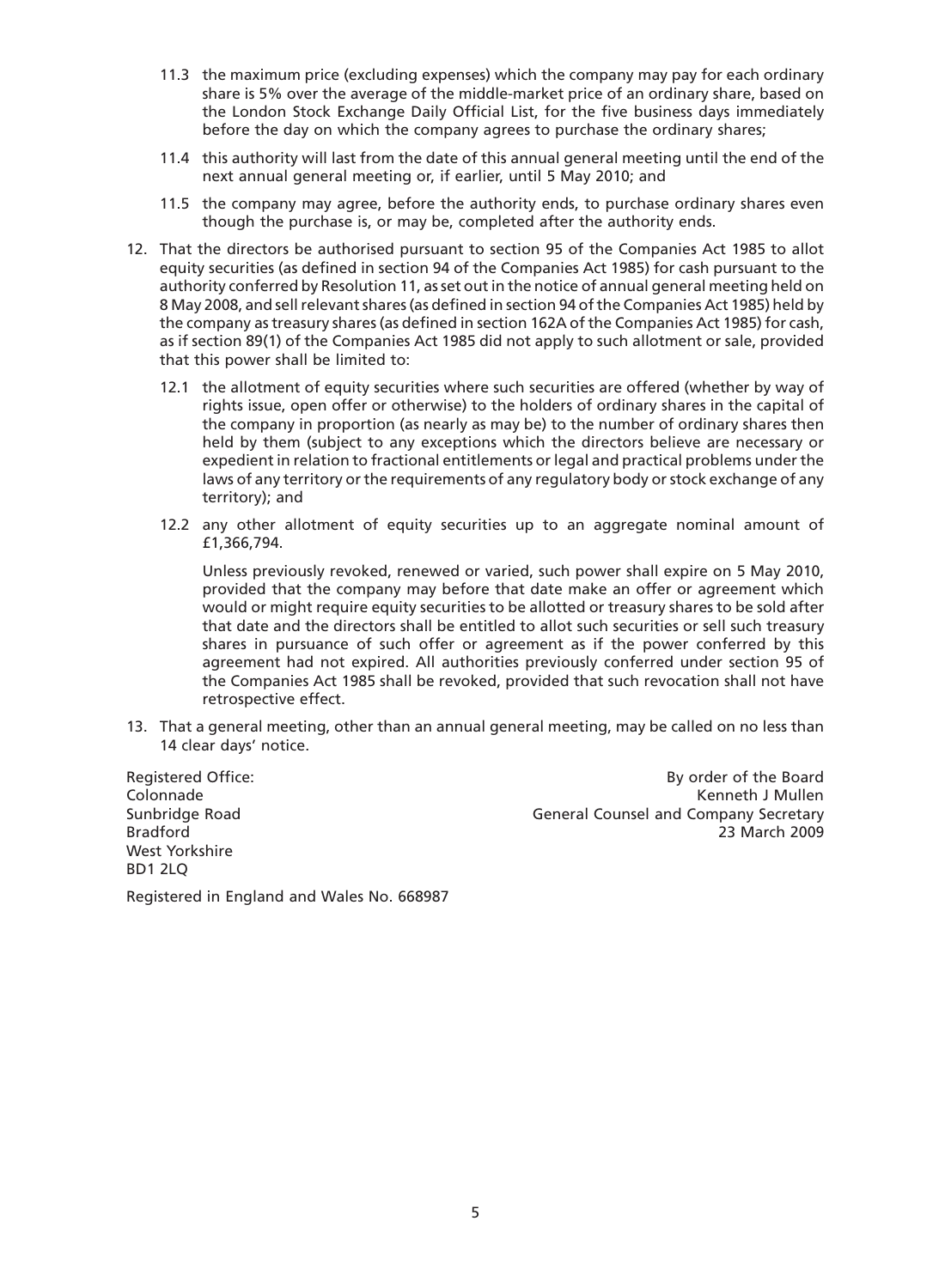## **APPENDIX I**

## **BIOGRAPHICAL DETAILS OF THE DIRECTORS STANDING FOR APPOINTMENT AND RE-APPOINTMENT**

## **Rob Anderson**

Independent non-executive Director, age 50

Graduated with a degree in business studies and joined Marks and Spencer Plc, where he spent 19 years, latterly as director of the childrenswear business unit. He joined Signet Group plc in 2000 and was appointed Chief Executive of Signet Jewelers Limited's UK division in 2002. He will chair the risk advisory committee and will also be a member of the audit committee, nomination committee and remuneration committee.

#### **John van Kuffeler**

Non-executive Chairman, age 60

Graduated with a degree in economics and qualified as a chartered accountant in 1973. He joined Provident Financial in 1991 as Chief Executive and was appointed Executive Chairman in 1997. He became non-executive Chairman in 2002. He is also Chairman of Hyperion Insurance Group Limited. He was formerly Chairman of Huveaux PLC. He chairs the nomination committee.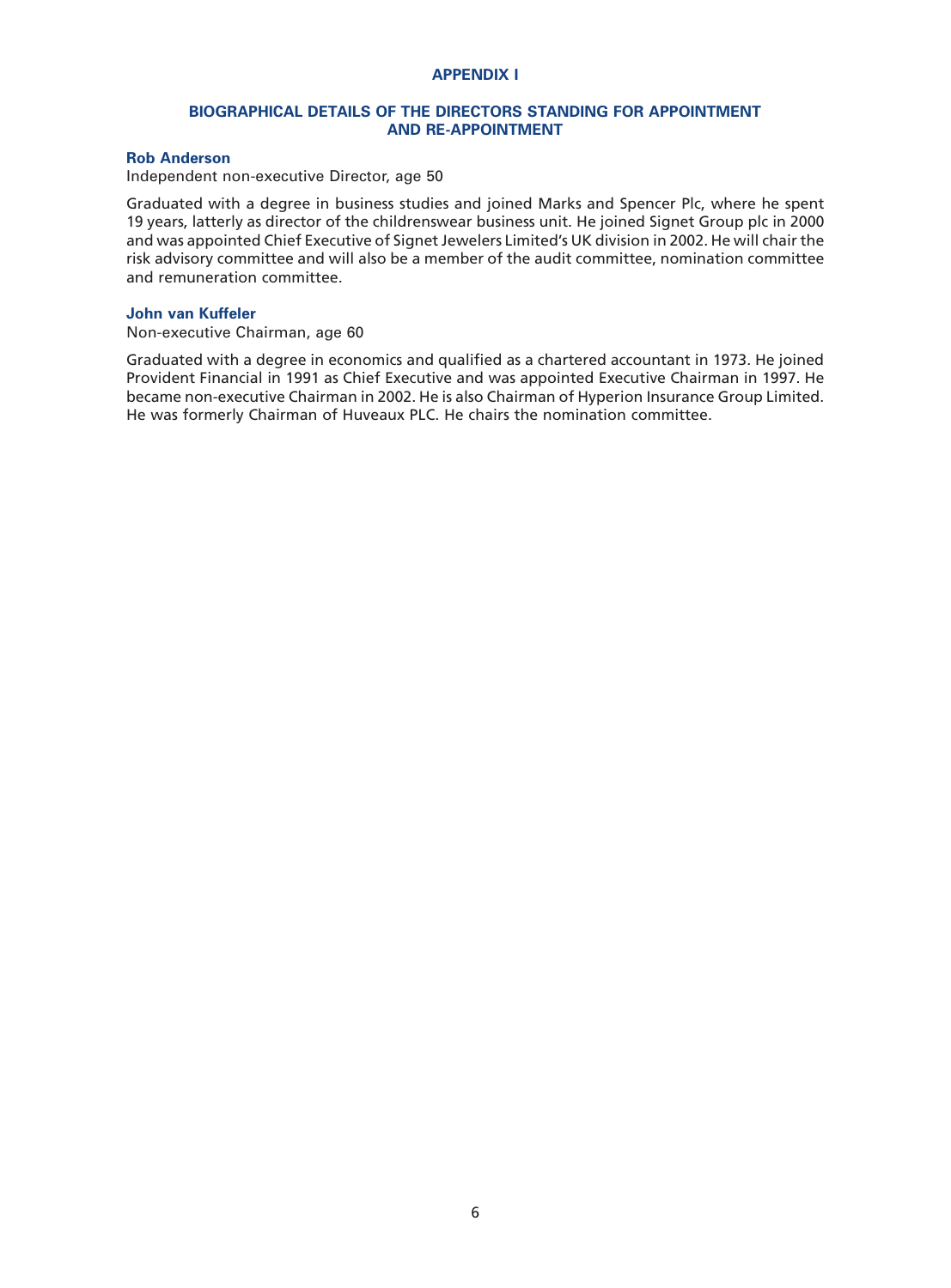#### **APPENDIX II**

#### **PROPOSED AMENDMENTS TO THE PROVIDENT FINANCIAL LONG TERM INCENTIVE SCHEME 2006**

Paragraphs (a) to (h) below detail the amendments to the Provident Financial Long Term Incentive Scheme 2006 which would be effected by the approval of resolution 9 set out in this notice of annual general meeting:

(a) In rule 1.1 of Part I: Awards of Conditional Shares, by inserting immediately before the definition "Auditors" the following definition:

"Amendment Date" means the date on which the amendments to the Plan approved by the Company in its annual general meeting held on 6 May 2009 were adopted by the Committee;"

- (b) In rule 2.1.3 of Part I: Awards of Conditional Shares, by inserting after the words "Company's results for any period", the words "and in the six weeks following the Amendment Date."
- (c) In rule 2.3.1 of Part I: Awards of Conditional Shares, by deleting the number "150" after the words "does not exceed" and replacing it with the number "200".
- (d) In rule 2.3.1 of Part I: Awards of Conditional Shares, by deleting the following words "In exceptional circumstances the Committee may apply a limit of twice the individual's annual salary", after the words "commissions and benefits in kind)".
- (e) In rule 1.1 of Part II: Options, by inserting immediately before the definition "Auditors" the following definition:

"Amendment Date" means the date on which the amendments to the Plan approved by the Company in its annual general meeting held on 6 May 2009 were adopted by the Committee;"

- (f) In rule 2.1.3 of Part II: Options, by inserting after the words "Company's results for any period", the words "and in the six weeks following the Amendment Date."
- (g) In rule 2.3 of Part II: Options, by deleting the number "150" after the words "does not exceed" and replacing it with the number "200".
- (h) In rule 2.3 of Part II: Options, by deleting the following words "In exceptional circumstances the Committee may apply a limit of twice the individual's annual salary", after the words "commissions and benefits in kind)".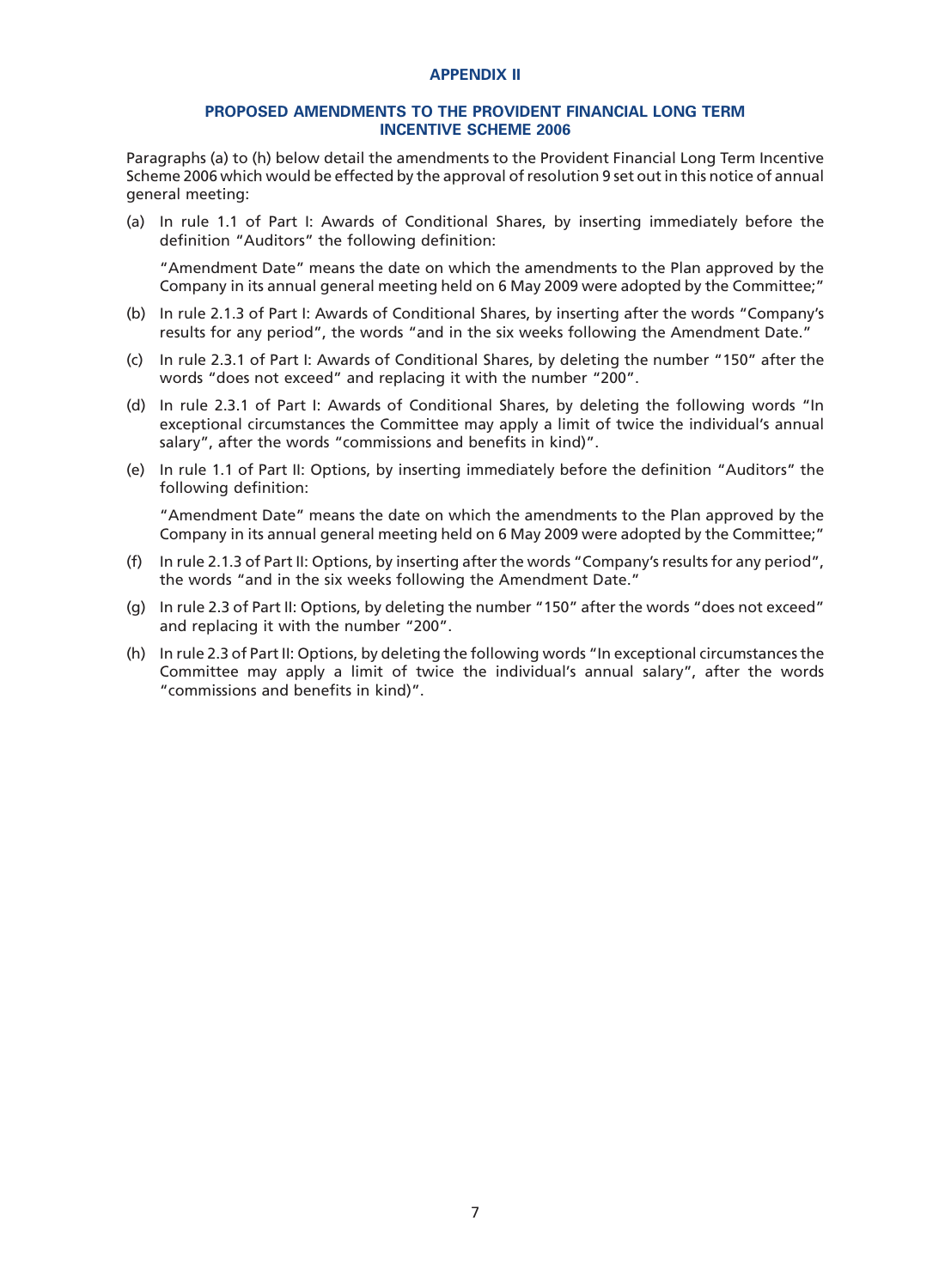#### **APPENDIX III**

#### **PROPOSED AMENDMENTS TO THE PROVIDENT FINANCIAL PERFORMANCE SHARE PLAN**

Paragraphs (a) to (l) below detail the amendments to the Provident Financial Performance Share Plan which would be effected by the approval of resolution 10 set out in this notice of annual general meeting:

(a) In rule 1.1, by deleting the definition of "Additional Amount" and replacing it with the following definition of "Additional Amount":

"means:

- (a) in relation to a Specified Employee, an amount equal to two times that Eligible Employee's Qualifying Bonus in any Financial Year as determined by the Committee; and
- (b) in relation to any other Eligible Employee, an amount equal to that Eligible Employee's Qualifying Bonus in any Financial Year as determined by the Committee;"
- (b) In rule 1.1, by inserting immediately before the definition "Auditors" the following definition:

"Amendment Date" means the date on which the amendments to the Plan approved by the Company in its annual general meeting held on 6 May 2009 were adopted by the Committee;"

(c) In rule 1.1, by inserting immediately after the definition of "Subsidiary" the following definition:

"Specified Employee" means an Eligible Employee whom the Committee have, in their sole discretion, designated as such pursuant to Rule 2.1.2;"

- (d) In rule 2.1.2, by inserting after the words "by such date as the Committee may specify" the following words, "The Committee may, in its sole discretion, designate any Eligible Employee (but for the avoidance of doubt, is not bound to do so) as a Specified Employee for the purpose of a particular invitation made to such Eligible Employee. The Committee shall, pursuant to any such designation, notify the relevant Eligible Employee of such determination in the invitation issued to him."
- (e) In rule 2.1.3, by inserting after the words "Company's annual results", the words "and in the six weeks following the Amendment Date."
- (f) By inserting the following new rule immediately after rule 2.1.3:
	- "2.1.4 For the avoidance of doubt, should the Committee exercise its discretion to designate any particular Eligible Employee as a Specified Employee in relation to a particular invitation issued to such Eligible Employee pursuant to Rule 2.1.2, the Eligible Employee concerned shall only be regarded as a Specified Employee in respect of that invitation alone and shall not have any right or entitlement to be regarded or treated as a Specified Employee in relation to any other invitation issued to him pursuant to the Plan."
- (g) In rule 2.2.2, by inserting after the words "The Basic Award" the words, "pursuant to an invitation made under Rule 2.1.2."
- (h) In rule 2.2.3, by inserting after the words "The Matching Award" but before the words, "shall be over such number of Shares with a Market Value", the words, "pursuant to an invitation made under Rule 2.1.2"
- (i) In rule 2.2.3, by inserting after the words "but not in excess of, the Additional Amount" the words, "in respect of the Eligible Employee concerned determined in accordance with which ever one of paragraph (a) or (b) of the definition of Additional Amount, is applicable to such Eligible Employee in relation to the invitation pursuant to which the Matching Award is made."
- (j) In rule 2.3.1, by inserting after the words "set out in Appendix C" the words, "in respect of a Matching Award made to an Eligible Employee who is not a Specified Employee and those set out in Appendix D in respect of a Matching Award made to an Eligible Employee who is a Specified Employee."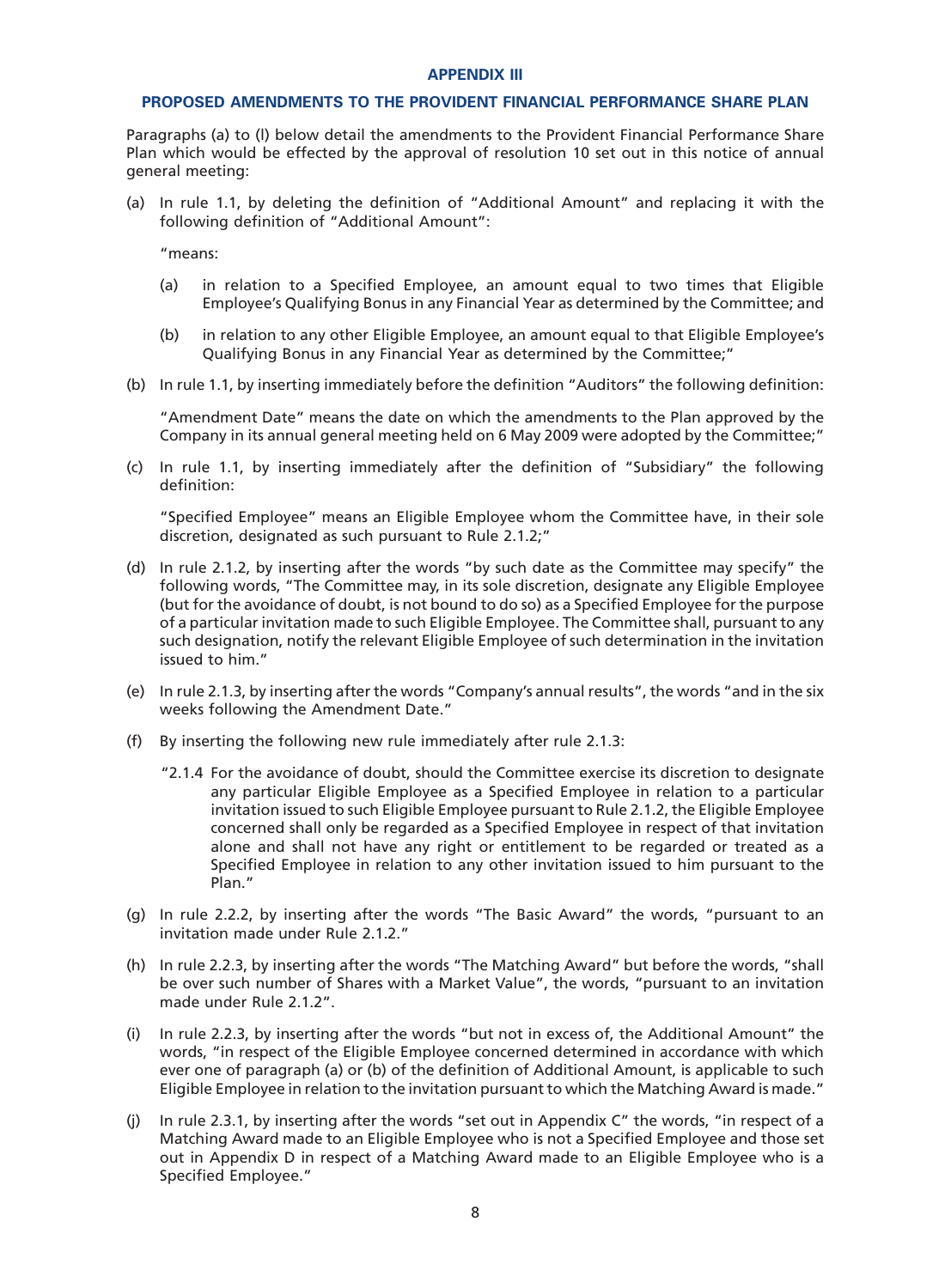(k) By deleting Appendix C and replacing it with the following new Appendix C:

#### APPENDIX C

## PERFORMANCE TARGET APPLYING TO MATCHING AWARDS GRANTED TO ELIGIBLE EMPLOYEES WHO ARE NOT SPECIFIED EMPLOYEES

- (1) Until such time as the Committee determines otherwise in accordance with Rule 2.3.1 of the Plan the vesting of a Matching Award granted under the Plan to an Eligible Employee who is not a Specified Employee shall be subject to the satisfaction of the Performance Target set out in paragraphs 2 to 3 below.
- (2) The Matching Award shall not vest unless the average annual percentage growth in earnings per share over the Performance Period is equal to or greater than the average annual percentage growth in the Retail Price Index plus 3% over the Performance Period.
- (3) If the average annual percentage growth in earnings per share over the Performance Period is equal to or greater than the average annual percentage growth in the Retail Price Index plus 3% over the Performance Period, the Matching Award shall vest as to 100% of the Shares subject to the Matching Award.
- (4) If the average annual percentage growth in earnings per share over the Performance Period is less than the average annual percentage growth in the Retail Price Index plus 3% over the Performance Period, all the Shares subject to the Matching Award shall immediately be forfeited.
- (5) It is intended that the percentage growth in earnings per share over the Performance Period will be determined by expressing the amount by which the earnings per share figure for the third Financial Year of the Performance Period exceeds the earnings per share figure for the Financial Year immediately preceding the start of the Performance Period ("the Opening EPS") as a percentage of the Opening EPS. This percentage will then be divided by 3 to produce the average annual percentage growth in earnings per share over the Performance Period. Earnings per share will be the earnings per share as shown in the consolidated audited accounts of the Company (subject to any adjustments as the Committee, in its absolute discretion, considers to be reasonable).
- (6) It is intended that the percentage growth in the Retail Price Index will be determined by expressing the amount by which the published figure for the month in which the Performance Period ends exceeds the published figure for the month ending immediately before the commencement of the Performance Period ("the Opening RPI") as a percentage of the Opening RPI. This percentage will then be divided by 3 to produce the average annual percentage growth in the Retail Price Index over the Performance Period.
- (7) It shall be the responsibility of the Committee to determine whether, and to what extent, the Performance Target set out in this Appendix C has been satisfied.
- (8) For the purpose of this Appendix C:

"Financial Year" means a financial year of the Company as determined in accordance with Section 390 of the Companies Act 2006;

"Matching Award" means a Matching Award granted pursuant to the Plan to an Eligible Employee who is not a Specified Employee;

"Performance Period" means the period of three consecutive Financial Years commencing on the first day of the Financial Year in which the Matching Award is granted;

"Retail Price Index" means the all items retail price index as published by the Central Statistical Office or such other body as replaces the same; and

all other terms used in this Appendix C shall have the same meaning as defined in the Plan.

- (9) Any adjustments made to the Performance Target shall be in accordance with and subject to Rule 2.3.2 of the Plan.
- (10) Any calculations or determinations by the Committee in accordance with the Performance Target shall not be open to question and shall be final and binding on all persons concerned. The Committee may request the auditors of the Company to carry out any or all of the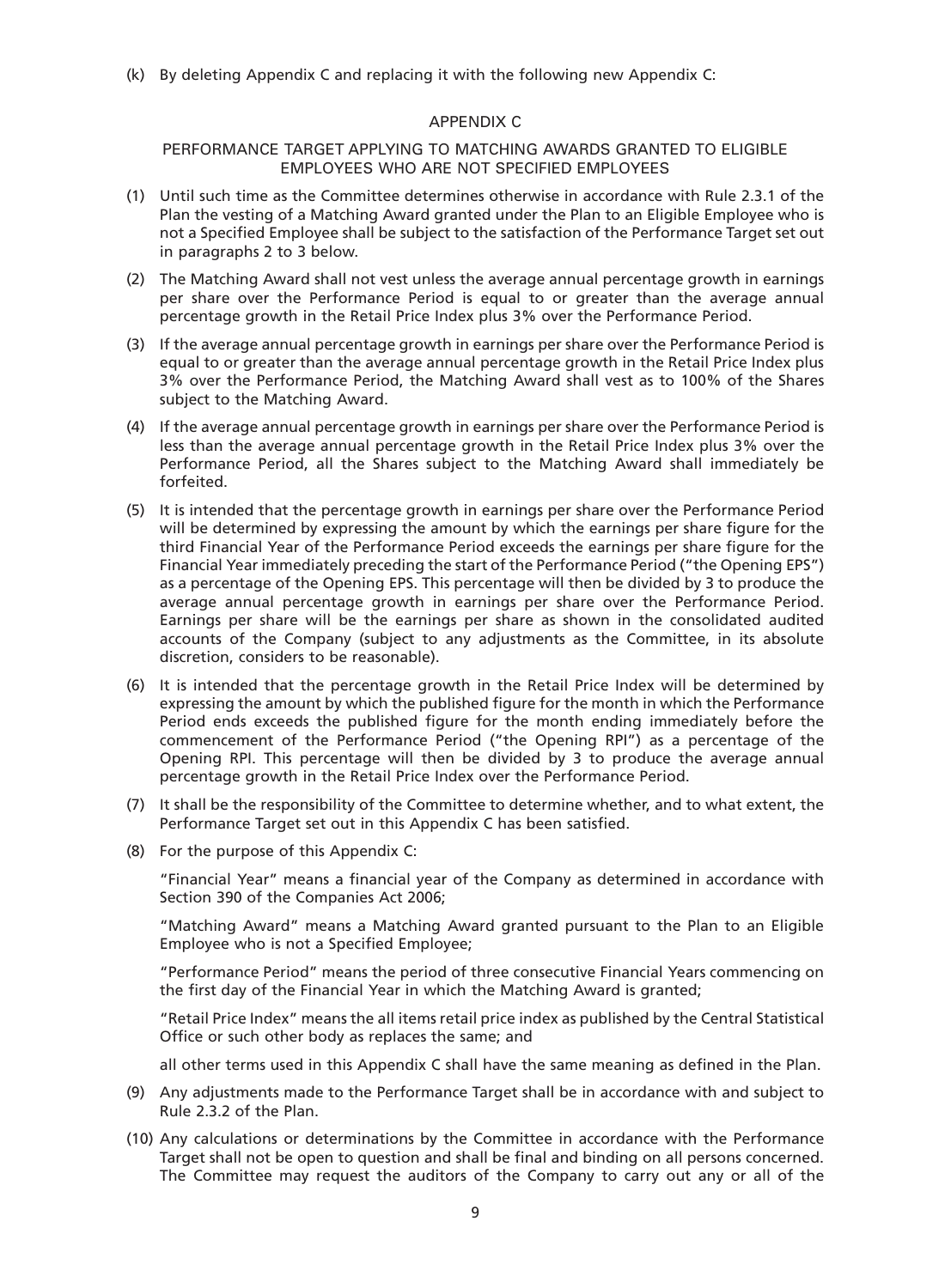calculations and determinations of the Committee in connection with the Performance Target. If so, the auditors shall act as experts and not as arbitrators and their calculations and determinations shall not be open to question and shall be final and binding on all persons concerned.

(l) By inserting immediately after Appendix C the following new Appendix:

## Appendix D

## PERFORMANCE TARGET APPLYING TO MATCHING AWARDS GRANTED TO ELIGIBLE EMPLOYEES WHO ARE SPECIFIED EMPLOYEES

- (1) Until such time as the Committee determines otherwise in accordance with Rule 2.3.1 of the Plan the vesting of a Matching Award granted under the Plan to an Eligible Employee who is a Specified Employee shall be subject to the satisfaction of the Performance Target set out in paragraphs 2 to 5 below.
- (2) A Matching Award shall not vest unless the average annual percentage growth in earnings per share over the Performance Period is equal to or greater than the average annual percentage growth in the Retail Price Index plus 3% over the Performance Period. If the average annual percentage growth in earnings per share over the Performance Period is less than the average annual percentage growth in the Retail Price Index plus 3% over the Performance Period all the Shares subject to the Matching Award shall immediately be forfeited.
- (3) If the average annual percentage growth in earnings per share over the Performance Period is equal to the average annual percentage growth in the Retail Price Index plus 3% over the Performance Period ("the Lower Target"), the Matching Award shall vest as to 50% of the Shares subject to the Matching Award (rounded down to the nearest whole number of Shares).
- (4) If the average annual percentage growth in earnings per share over the Performance Period is equal to or greater than the average annual percentage growth in the Retail Price Index plus 7% over the Performance Period ("the Upper Target"), the Matching Award shall vest as to 100% of the Shares subject to the Matching Award.
- (5) If the average annual percentage growth in the earnings per share over the Performance Period falls between the Lower Target and the Upper Target, the Matching Award shall vest over such percentage between 50% and 100% of the Shares subject to the Matching Award (rounded down to the nearest whole number of Shares) as relates to the amount by which, on a straight line basis, the Lower Target has been exceeded. This percentage will be calculated using the following formula:

50 + [12.5  $\times$  (z  $-$  3)]

where "z" is the average annual percentage growth in earnings per share over the Performance Period minus the average annual percentage growth in the Retail Price Index over the Performance Period.

- (6) It is intended that the percentage growth in earnings per share over the Performance Period will be determined by expressing the amount by which the earnings per share figure for the third Financial Year of the Performance Period exceeds the earnings per share figure for the Financial Year immediately preceding the start of the Performance Period ("the Opening EPS") as a percentage of the Opening EPS. This percentage will then be divided by 3 to produce the average annual percentage growth in earnings per share over the Performance Period. Earnings per share will be the earnings per share as shown in the consolidated audited accounts of the Company (subject to any adjustments as the Committee, in its absolute discretion, considers to be reasonable).
- (7) It is intended that the percentage growth in the Retail Price Index will be determined by expressing the amount by which the published figure for the month in which the Performance Period ends exceeds the published figure for the month ending immediately before the commencement of the Performance Period ("the Opening RPI") as a percentage of the Opening RPI. This percentage will then be divided by 3 to produce the average annual percentage growth in the Retail Price Index over the Performance Period.
- (8) It shall be the responsibility of the Committee to determine whether, and to what extent, the Performance Target set out in this Appendix D has been satisfied.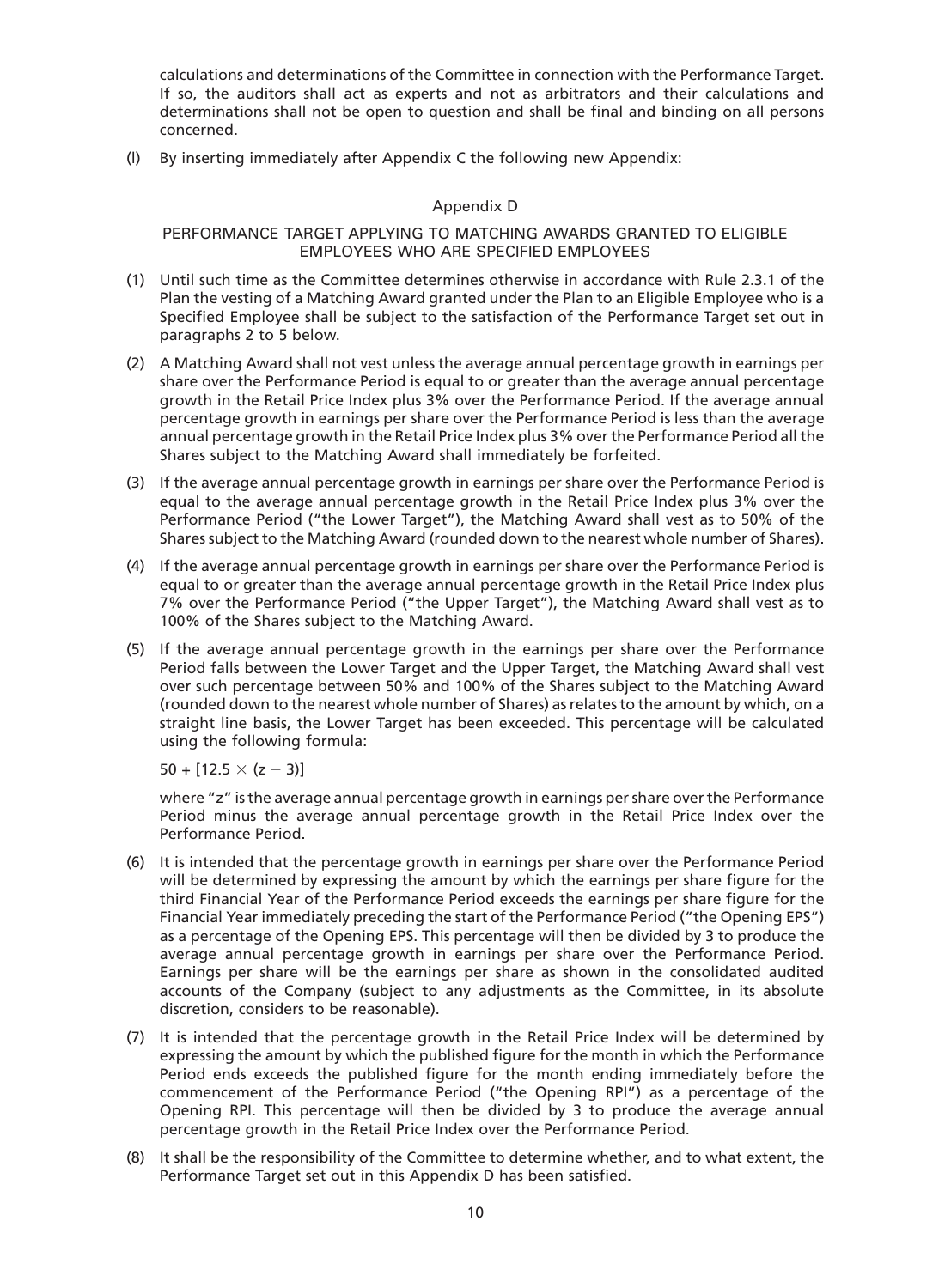(9) For the purpose of this Appendix D:

"Financial Year" means a financial year of the Company as determined in accordance with Section 390 of the Companies Act 2006;

"Matching Award" means a Matching Award granted pursuant to the Plan to an Eligible Employee who is a Specified Employee;

"Performance Period" means the period of three consecutive Financial Years commencing on the first day of the Financial Year in which the Matching Award is granted;

"Retail Price Index" means the all items retail price index as published by the Central Statistical Office or such other body as replaces the same; and

all other terms used in this Appendix D shall have the same meaning as defined in the Plan.

- (10) Any adjustments made to the Performance Target shall be in accordance with and subject to Rule 2.3.2 of the Plan.
- (11) Any calculations or determinations by the Committee in accordance with the Performance Target shall not be open to question and shall be final and binding on all persons concerned. The Committee may request the auditors of the Company to carry out any or all of the calculations and determinations of the Committee in connection with the Performance Target. If so, the auditors shall act as experts and not as arbitrators and their calculations and determinations shall not be open to question and shall be final and binding on all persons concerned.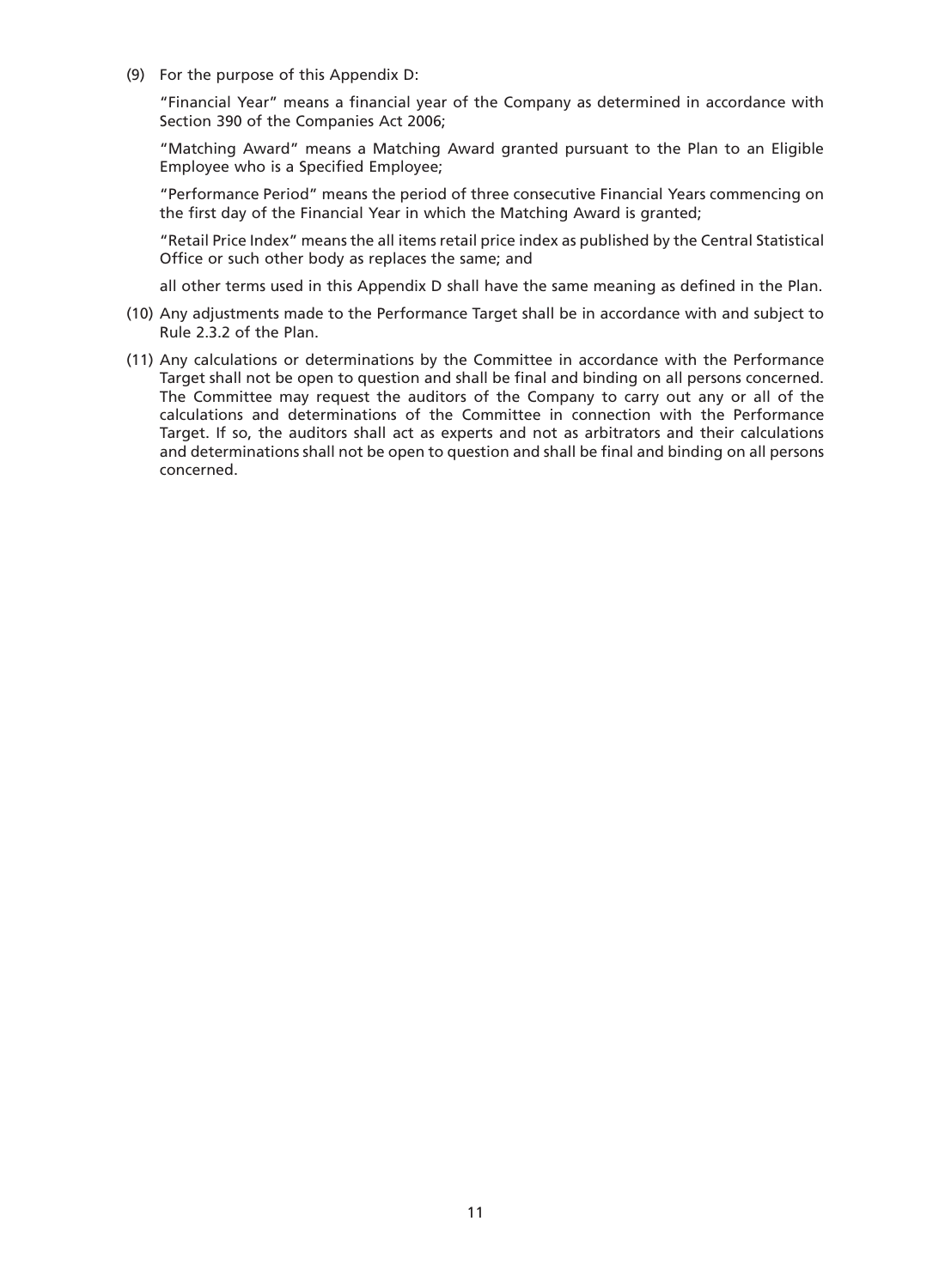#### **Explanatory notes**

## **Attending the Annual General Meeting**

To be entitled to attend and vote at the Annual General Meeting (and for the purpose of the determination by the company of the votes they may cast), shareholders must be registered on the Register of Members of the company at 12.30pm on Monday 4 May 2009 (or, in the event of any adjournment, 12.30pm on the date which is two days before the time of the adjourned meeting). Changes to the Register of Members after the relevant deadline shall be disregarded in determining the rights of any person to attend and vote at the meeting.

As at 20 March 2009 (being the last business day prior to the publication of this notice) the company's issued share capital consists of 131,883,738 ordinary shares, carrying one vote each. Therefore, the total voting rights in the company as at 20 March 2009 are 131,883,738.

## **Proxy**

Members are entitled to appoint a proxy to exercise all or any of their rights to attend and to speak and vote on their behalf at the meeting. A shareholder may appoint more than one proxy in relation to the Annual General Meeting provided that each proxy is appointed to exercise the rights attached to a different share or shares held by that shareholder. A proxy need not be a shareholder of the company. A proxy form which may be used to make such appointment and give proxy instructions accompanies this notice. If you do not have a proxy form and believe that you should have one, or if you require additional forms, please contact Capita Registrars on 0871 664 0300 (calls cost 10p per minute plus network extras).

To be valid any proxy form or other instrument appointing a proxy must be received by post or (during normal business hours only) by hand by the Proxies Department at Capita Registrars no later than 12.30pm on Monday 4 May 2009.

The return of a completed proxy form, other such instrument or any CREST Proxy Instruction (as described on page 13) will not prevent a shareholder attending the Annual General Meeting and voting in person if he/she wishes to do so.

If you are not a shareholder but enjoy "information rights", you should contact the person who nominated you to receive these rights to see if the agreement you have with them gives you the right to be appointed as the

proxy. If you don't have this right, or don't wish to exercise it, you may still have the right to tell the person who nominated you how you would like them to vote.

The right to appoint a proxy does not apply to persons whose shares are held on their behalf by another person and who have been nominated to receive communications from the company in accordance with Section 146 of the Companies Act 2006 ("nominated persons"). Nominated persons may have a right under the agreement with the member who holds the shares on their behalf to be appointed (or to have someone else appointed) as a proxy. Alternatively, if nominated persons do not have such a right, or do not wish to exercise it, they may have a right under such an agreement to give instructions to the person holding the shares as to the exercise of voting rights.

## **Electronic voting**

If you would like submit your proxy vote via the internet, you can do so by accessing our registrar's website at www.capitaregistrars.com.

## **Corporate representatives**

In order to facilitate voting by corporate representatives at the meeting, arrangements will be put in place at the meeting so that (i) if a corporate shareholder has appointed the chairman of the meeting as its corporate representative to vote on a poll in accordance with the directions of all of the other corporate representatives for that shareholder at the meeting, then on a poll those corporate representatives will give voting directions to the chairman and the chairman will vote (or withhold a vote) as corporate representative in accordance with those directions; and (ii) if more than one corporate representative for the same corporate shareholder attends the meeting but the corporate shareholder has not appointed the chairman of the meeting as its corporate representative, a designated corporate representative will be nominated, from those corporate representatives who attend, who will vote on a poll and the other corporate representatives will give voting directions to that designated corporate representative. Corporate shareholders are referred to the guidance issued by the Institute of Chartered Secretaries and Administrators on proxies and corporate representatives (www.icsa.org.uk) for further details of this procedure. The guidance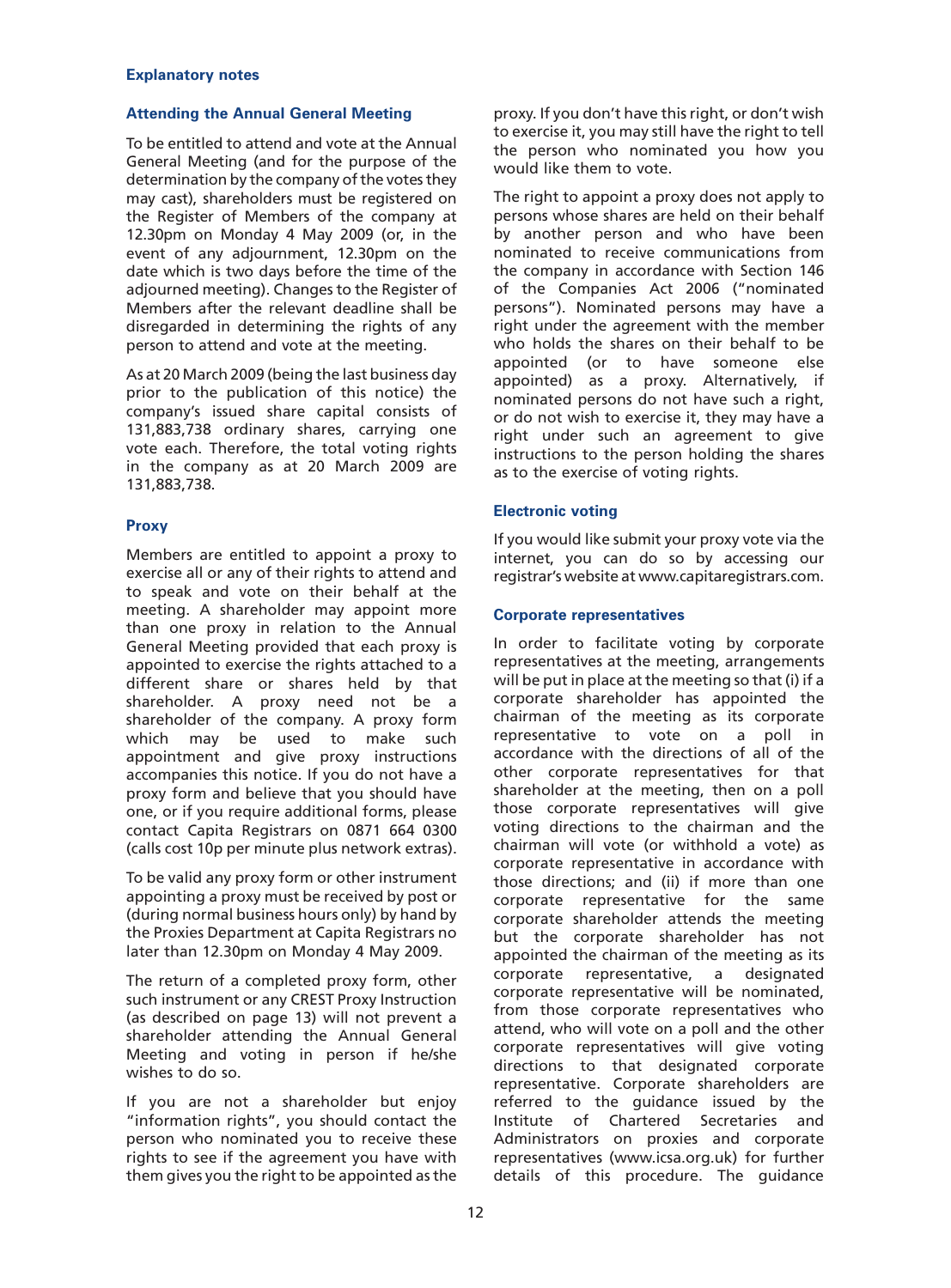includes a sample letter of representation if the chairman is being appointed as described in (i) above.

## **Shareholder requests under Section 527 of the Companies Act 2006**

Shareholders should note that it is possible that, pursuant to requests made by shareholders of the company under section 527 of the Companies Act 2006, the company may be required to publish on a website a statement setting out any matter relating to: (i) the audit of the company's accounts (including the auditor's report and the conduct of the audit) that are to be laid before the Annual General Meeting; or (ii) any circumstance connected with an auditor of the company ceasing to hold office since the previous meeting at which annual accounts and reports were laid in accordance with section 437 of the Companies Act 2006. The company may not require the shareholders requesting any such website publication to pay its expenses in complying with sections 527 or 528 of the Companies Act 2006. Where the company is required to place a statement on a website under section 527 of the Companies Act 2006, it must forward the statement to the company's auditor not later than the time when it makes the statement available on the website. The business which may be dealt with at the Annual General Meeting includes any statement that the company has been required under section 527 of the Companies Act 2006 to publish on a website.

## **CRESTCo voting facility**

CREST members who wish to appoint a proxy or proxies through the CREST electronic proxy appointment service may do so by using the procedures described in the CREST Manual. CREST Personal Members or other CREST sponsored members, and those CREST members who have appointed a service provider(s), should refer to their CREST sponsor or voting service provider(s), who will be able to take the appropriate action on their behalf.

In order for a proxy appointment or instruction made using the CREST service to be valid, the appropriate CREST message (a "CREST Proxy Instruction") must be properly authenticated in accordance with CRESTCo's specifications, and must contain the information required for such instruction, as described in the CREST Manual. The message, regardless of whether it constitutes the appointment of a proxy or is an amendment to the instruction

given to a previously appointed proxy must, in order to be valid, be transmitted so as to be received by the issuer's agent (ID RA10) by 12.30pm on Monday 4 May 2009. For this purpose, the time of receipt will be taken to be the time (as determined by the timestamp applied to the message by the CREST Application Host) from which the issuer's agent is able to retrieve the message by enquiry to CREST in the manner prescribed by CREST. After this time any change of instructions to proxies appointed through CREST should be communicated to the appointee through other means.

CREST members and, where applicable, their CREST sponsors, or voting service providers, should note that CRESTCo does not make available special procedures in CREST for any particular message. Normal system timings and limitations will, therefore, apply in relation to the input of CREST Proxy Instructions. It is the responsibility of the CREST member concerned to take (or, if the CREST member is a CREST personal member, or sponsored member, or has appointed a voting service provider, to procure that his CREST sponsor or voting service provider(s) take(s)) such action as shall be necessary to ensure that a message is transmitted by means of the CREST system by any particular time. In this connection, CREST members and, where applicable, their CREST sponsors or voting system providers are referred, in particular, to those sections of the CREST Manual concerning practical limitations of the CREST system and timings.

The company may treat as invalid a CREST Proxy Instruction in the circumstances set out in Regulation 35(5)(a) of the Uncertificated Securities Regulations 2001.

## **Documents on display**

The following documents will be available for inspection at the company's registered office, Colonnade, Sunbridge Road, Bradford, West Yorkshire BD1 2LQ during normal business hours (9.00am to 5.00pm on weekdays) from the date of this letter until the time of the AGM and at the Marriott Hollins Hall Hotel & Country Club, Hollins Hill, Baildon, Shipley, West Yorkshire BD17 7QW from 11.30am on the day of the AGM until the conclusion of the AGM:

- Copies of the executive directors' service contracts
- Copies of letters of appointment of the nonexecutive directors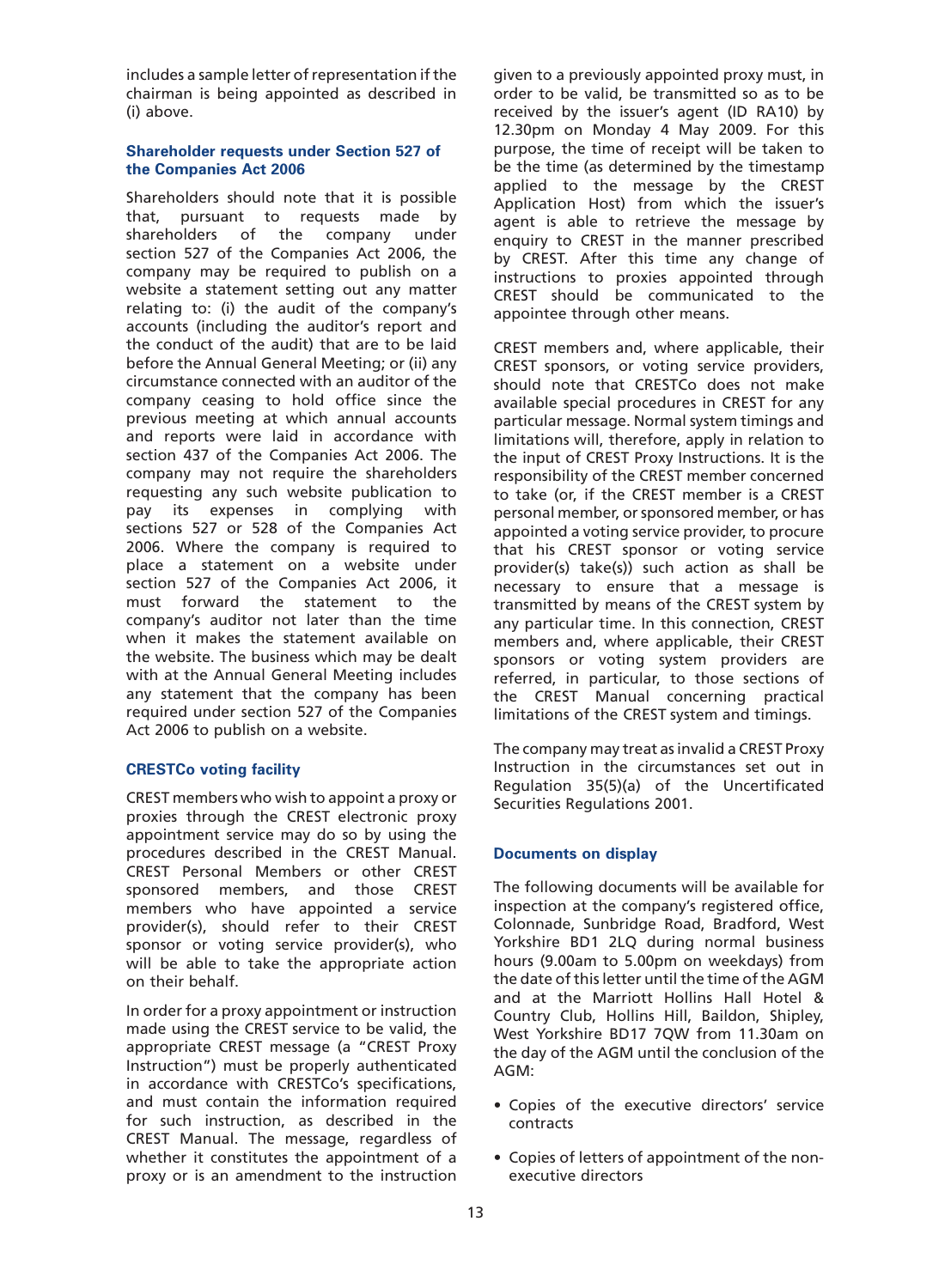The following documents will be available for inspection at the company's registered office, Colonnade, Sunbridge Road, Bradford, West Yorkshire BD1 2LQ and at the offices of Vanquis Bank Limited, 12 Arthur Street, London, EC4R 9AB during normal business hours (9.00am to 5.00pm on weekdays) from the date of this letter until the time of the AGM and at the Marriott Hollins Hall Hotel & Country Club, Hollins Hill, Baildon, Shipley, West Yorkshire BD17 7QW from 11.30am on the day of the AGM until the conclusion of the AGM:

- A copy of the existing rules of the Provident Financial Long Term Incentive Scheme 2006, marked to show the changes being proposed in resolution 9; and
- A copy of the existing rules of the Provident Financial Performance Share Plan, marked to show the changes being proposed in resolution 10.

#### **Resolutions**

The following notes give an explanation of the proposed resolutions.

Resolutions 1 to 10 are proposed as ordinary resolutions. This means that for each of those resolutions to be passed, more than half of the votes cast must be in favour of the resolution. Resolutions 11 to 13 are proposed as special resolutions. This means that for each of those resolutions to be passed, at least three-quarters of the votes cast must be in favour of the resolution.

#### **Resolution 1: Directors' report and financial statements**

The directors' report and the audited financial statements of the company for the year ended 31 December 2008 (the "annual report") have been made available to shareholders and will be presented at the AGM. The annual report may also be accessed on the company's website at www.providentfinancial.com.

#### **Resolution 2: Directors' remuneration report**

The directors' remuneration report is contained in the annual report. It may also be accessed on the company's website at www.providentfinancial.com.

#### **Resolution 3: Dividend**

Shareholders must approve the final dividend for each ordinary share. However, the final dividend cannot be more than the amount which the directors recommend (which is 38.1p for each ordinary share). Under the Articles of Association of the company the

directors can pay interim dividends (these are dividend payments made during the year). The final dividend proposed in this resolution is in addition to the interim dividend of 25.4p for each ordinary share which was paid on 28 November 2008.

## **Resolution 4: Appointment of director**

Rob Anderson was appointed to the board on 2 March 2009. Under the Articles of Association of the company he will hold office only until the AGM at which he will be eligible for appointment. Rob Anderson has confirmed that he will stand for appointment and the board has unanimously agreed that he will make an effective and valuable contribution to the board. There is further information about this director and the board committees on which he sits in Appendix I of this document.

#### **Resolution 5: Re-appointment of director retiring under the Articles of Association**

The Articles of Association of the company state that each director should retire, but may be reappointed, at least at every third AGM. (This does not include directors appointed by the board since the last AGM). Furthermore, each director must offer himself for re-appointment annually once he has served for nine years or more. John van Kuffeler has served for more than nine years and has confirmed that he will stand for reappointment. There is information about him and the board committee on which he sits in Appendix I of this document.

In accordance with the Combined Code it is confirmed that a formal performance evaluation has been carried out and that John van Kuffeler continues to be an effective member of the board and to demonstrate commitment to his role.

#### **Resolutions 6 & 7: Re-appointment and remuneration of auditors**

The company is obliged by law to re-appoint its auditors annually. The audit committee considered the re-appointment of PricewaterhouseCoopers LLP at its meeting in February 2009 and recommended this to the board. Resolution 7 authorises the directors to set the auditors' remuneration.

#### **Resolution 8: Authority to make political donations**

This resolution renews the resolution that was passed at the 2008 AGM and seeks approval from shareholders to enable the company to make donations or incur expenditure which it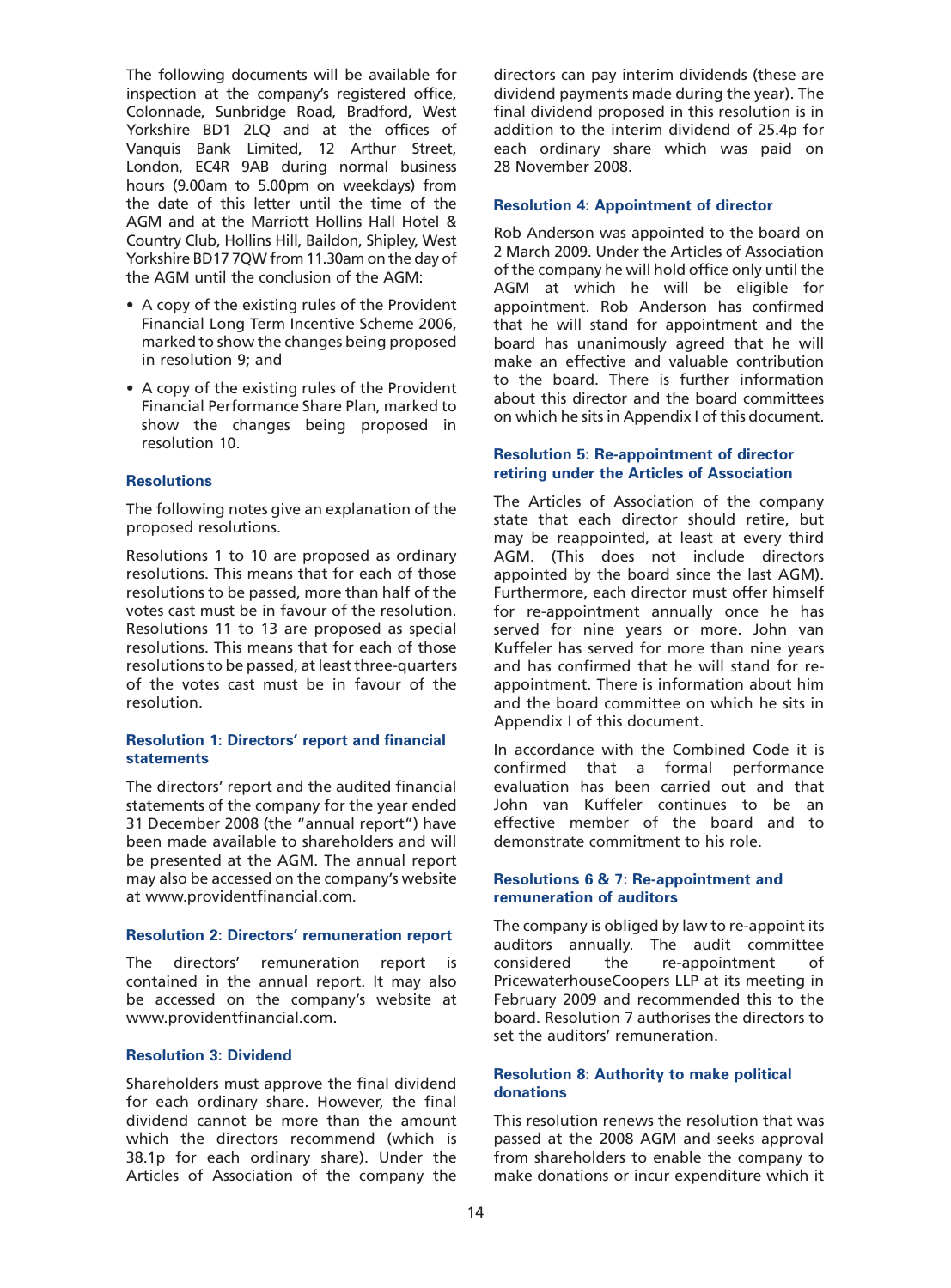would otherwise be prohibited from making or incurring by the Companies Act 2006.

Amongst other things, the Companies Act 2006 prohibits companies and their subsidiaries from making political donations or incurring political expenditure in excess of an aggregate of £5,000 in relation to a political party or other political organisation or an independent election candidate in the 12 month period following the date of their first AGM after the new legislation came into effect (and in each succeeding 12 month period), unless such donations and expenditure have been approved in advance by the company's shareholders.

The company and its subsidiaries do not currently make donations to political parties and do not intend to do so in the future. However, the Companies Act 2006 contains wide definitions of "political donation", "political organisation", "political expenditure" and "political party" and, as a result, it is possible that the company and its subsidiaries may be prohibited from supporting bodies which it is in the shareholders' interests for the company to support; for example, bodies concerned with policy review or law reform, with the representation of the business community or sections of it or special interest groups. If this resolution is passed the company and its subsidiaries will be authorised to make donations and incur expenditure which might otherwise be prohibited by the legislation, up to a limit of, in aggregate, £50,000. The directors consider that the authority is necessary to provide the company with comfort that it will not, because of uncertainties as to the scope and<br>interpretation of the legislation. interpretation of the unintentionally commit a technical breach of it. It will also allow the company and its subsidiaries to provide financial and other support to organisations which it is in shareholders' interests for the company to support.

As permitted under the Companies Act 2006, the resolution extends not only to the company but also covers all companies which are subsidiaries of the company at any time the authority is in place. The resolution authorises the company and its subsidiaries to:

(i) make political donations to political parties or independent election candidates not exceeding £50,000 in total;

(ii) make political donations to political organisations other than political parties not exceeding £50,000 in total; and

(iii) incur political expenditure not exceeding £50,000 in total provided that the aggregate amount of any such donations and expenditure shall not exceed £50,000 in the period up to the company's next AGM.

As required by the Companies Act 2006, the resolution is in general terms and does not purport to authorise particular donations.

# **Resolution 9: Amendments to the LTIS**

Resolution 9 will, if passed, approve the proposed amendments to the rules of the LTIS. Details of the proposed amendments sought are set out in Appendix II which forms part of the notice of the annual general meeting. A summary of the amendments and the reasons for making them are set out below.

As currently drafted, the rules of the LTIS only permit awards to be granted to a participant in any financial year over shares with an aggregate market value of up to 150% of that participant's basic annual salary. In exceptional circumstances this limit may be increased to 200% of the individual's basic annual salary.

Following the company's demerger in 2007, the remuneration committee has sought the advice of external remuneration consultants in relation to the incentive arrangements in place post demerger and in particular the individual limits contained in the LTIS and the remuneration consultants engaged by the company have recommended that the individual limit contained in the LTIS should be increased from 150% of the participant's annual basic salary to 200%. It is, therefore proposed that the current discretion of the remuneration committee which is exercisable, in exceptional circumstances only, to grant awards or options over shares in any financial year with a market value up to a maximum of 200% of basic annual salary be removed and the general limit to allow awards and options over shares to be granted to a participant in any financial year with a market value of up to a maximum of 150% of the participant's basic annual salary be increased to 200% of the participant's basic annual salary. The maximum market value of shares which can be placed under an award granted pursuant to the LTIS to a participant in any financial year will (if the proposed amendments are adopted), therefore, be limited to 200% of a participant's basic annual salary.

Although the company does not currently grant options pursuant to the LTIS it is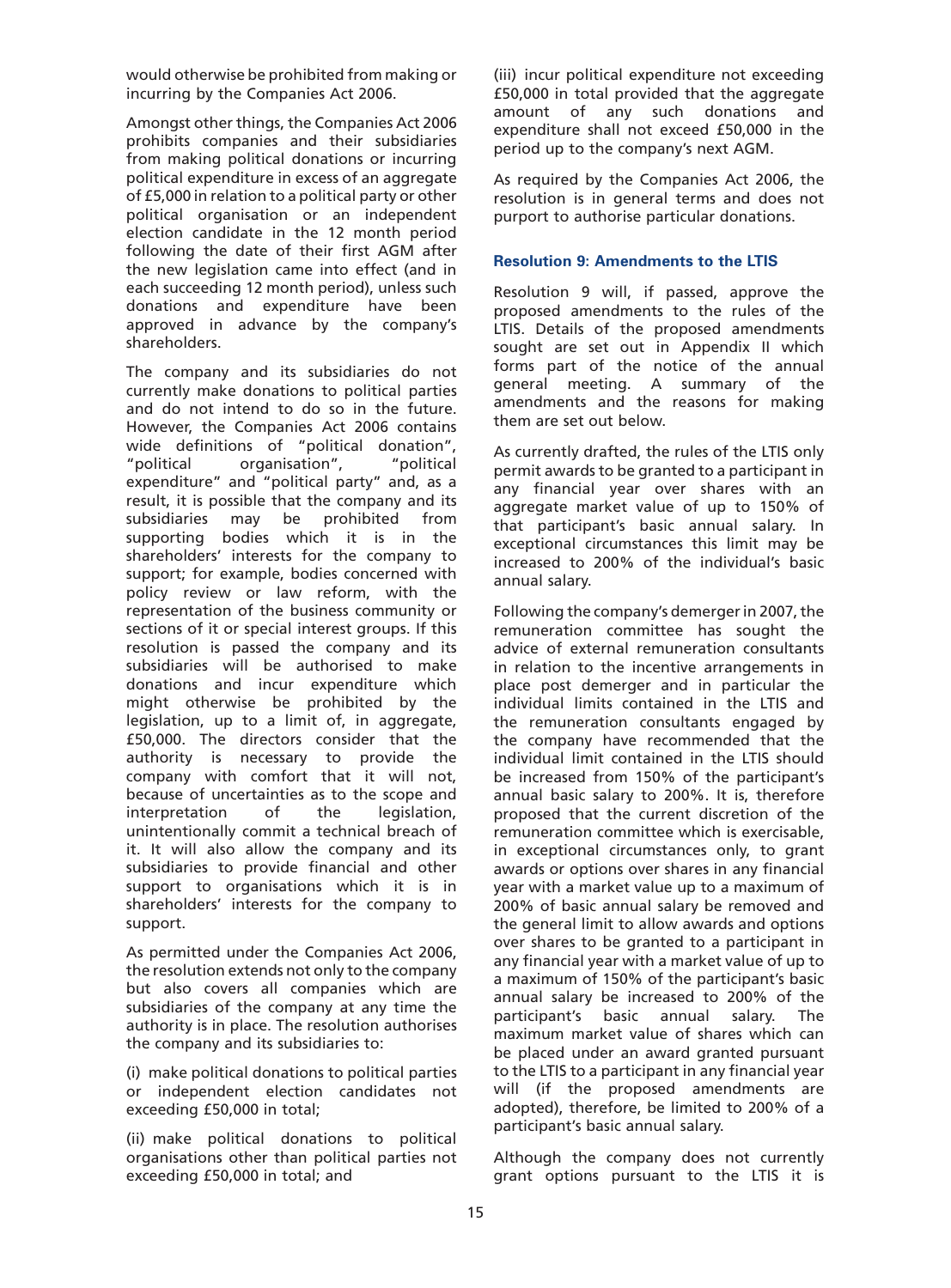proposed that the same amendments be made to similar provisions contained in Part II of the Plan which deals with the grant of options to ensure consistency should the decision be made in the future to grant options pursuant to the LTIS.

## **Resolution 10 : Amendments to the PSP**

Resolution 10 will, if passed, approve the proposed amendments to the PSP. Details of the proposed amendments sought are set out in Appendix III which forms part of the notice of the annual general meeting. A summary of the amendments and the reasons for making them are set out below.

The rules of the PSP currently only allow the company to grant matching awards pursuant to the plan on the basis of one share for each share acquired by a participant in lieu of part of his annual bonus. Having taken advice from external remuneration consultants the company is proposing to amend the PSP to allow the company to grant matching awards on the basis of two shares for each share acquired by a participant in lieu of part of his annual bonus as well as continuing to allow matching awards to be granted on the basis of one share for each share acquired by a participant in lieu of part of his annual bonus.

In relation to matching awards which are granted on a two for one basis as described above, the company propose that such awards be granted subject to more stretching performance conditions than those that currently apply to matching awards granted pursuant to the PSP on a one for one basis. It is, therefore, proposed that a participant who receives a matching award on a two for one basis will only be entitled to receive all the shares subject to such award if the average annual percentage growth in earnings per share ("EPS") over the three year performance period applying to the award ("Performance Period") is equal to or greater than the average annual percentage growth in the retail prices index ("RPI") plus 7% over the Performance Period ("Upper Target"). If the average annual percentage growth in EPS over the Performance Period is equal to the average annual percentage growth in RPI plus 3% over the Performance Period ("Lower Target") then the matching award will only vest as to 50% of the shares subject to it. Where the average annual percentage growth in EPS over the Performance Period falls between the Lower Target and the Upper Target the number of shares over which the matching award will vest shall be determined on a straight line basis between

50% and 100% of the shares subject to the matching award. The performance target described above is proposed to be inserted as a new Appendix D to the rules of the PSP and will be the standard performance target that will apply to matching awards made on a two for one basis in the absence of the remuneration committee exercising their discretion pursuant to the rules of the PSP to determine that a different target should apply.

The company does not propose to amend the performance target set out in Appendix C to the rules of the PSP which applies to matching awards granted on a one for one basis in the absence of the remuneration committee determining that a different performance target should apply. Where a matching award is granted on a one for one basis and the remuneration committee do not determine that a different target will apply it remains that a matching award granted on a one for one basis will only vest to the extent that the average annual percentage growth in EPS over the Performance Period is equal to the average annual percentage growth in RPI plus 3% over the Performance Period. However, it is proposed that the existing performance target set out in Appendix C to the rules of the PSP which will continue to apply for matching awards granted on a one for one basis where the remuneration committee do not determine that a different target should apply be revised to ensure the drafting is consistent with the way in which the performance target applying to matching awards granted on a two for one basis operates.

Since the demerger in 2007, the company has continued to perform well and these amendments to the LTIS and PSP are designed to allow the company to recognise the sound judgement and decisions of the current management team, to reflect the relative size and performance of the company following a successful transformation after the demerger, as well as to allow the company to reward the ongoing delivery of strong results to shareholders.

## **Resolution 11: Authority for the company to purchase its own shares**

This resolution renews the resolution that was passed at the 2008 AGM giving the company authority to purchase its own shares in the market up to a maximum of approximately 10% of the issued ordinary share capital of the company. No shares were purchased pursuant to that authority. The resolution sets out the maximum number of shares which may be purchased, which is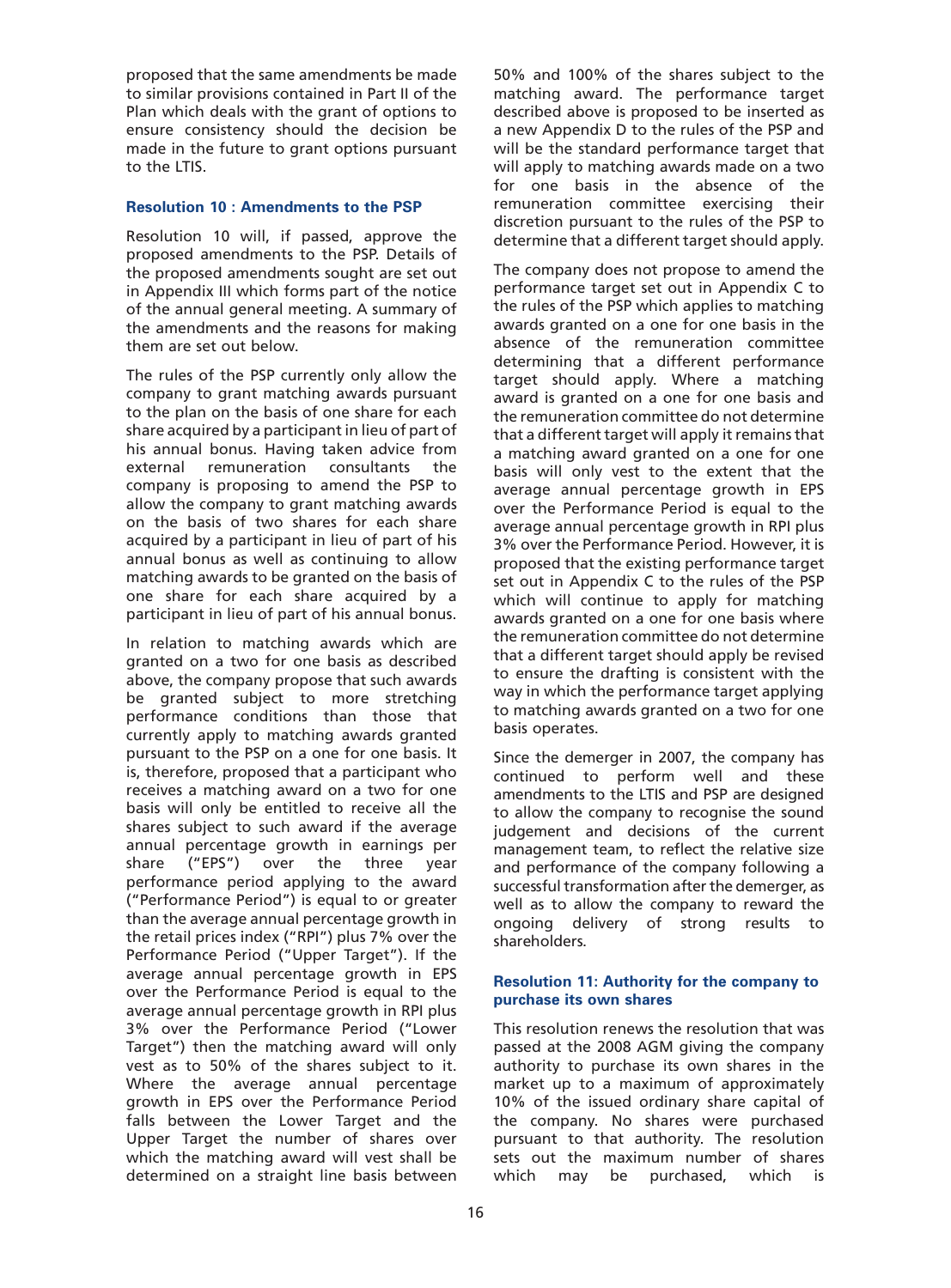approximately 10% of the issued ordinary share capital of the company as at 20 March 2009, the highest and lowest prices which may be paid and the date when this authority runs out. If any shares are purchased, they will be either cancelled or held in treasury. Any such decision will be made by the directors at the time of purchase on the basis of the shareholders' best interests. If the directors decide to hold such shares as treasury shares, any subsequent issue of these treasury shares for the purposes of equity based incentive schemes will be treated as being included in the 10% anti-dilution limit in those schemes.

The directors are committed to managing the capital of the company effectively. Any purchases would be made only if to do so would result in an increase in earnings per share of the company and would be in the best interests of shareholders generally. Earnings per share is the profit after tax of the company divided by the weighted average number of shares in issue during the year. The directors have no present intention of making purchases of the company's shares pursuant to this authority.

## **Resolution 12: Power to allot shares for cash**

Resolution 11 passed at the 2008 AGM gave the directors power to allot shares up to an aggregate nominal amount of £8,975,879 up until 7 May 2013. Resolution 16 passed at the 2008 AGM gave the directors authority to allot shares for cash up to an aggregate nominal amount of £1,359,981 up until 7 May 2009. No shares were issued pursuant to these authorities. It is now proposed to seek further authority to allot shares for cash.

This resolution gives the directors power to allot equity securities in exchange for cash and to sell treasury shares other than to existing holders of ordinary shares in proportion to their holdings. Equity securities are ordinary shares in the company (but do not include shares which are allotted under employees' share schemes). This power is limited to an offer of equity securities by way of a rights issue or an open offer or similar procedure under which a company offers existing shareholders the chance to acquire new shares. The number of shares they can acquire depends on the number of shares they already own. This is one way by which companies can raise extra capital. However, the rules in some countries make it difficult to include shareholders in those countries in such offers. The power given by this resolution means that the directors can make separate arrangements for those shareholders.

The directors may also make separate arrangements for any fractions of shares which are left over.

In addition, this power allows the directors to issue ordinary shares for cash or sell treasury shares without first having to offer the shares to existing shareholders, up to a maximum of 6,594,186 shares. This is approximately 5% of the issued ordinary share capital of the company on 20 March 2009.

The Association of British Insurers have issued guidelines recommending that a company should not issue shares for cash (without first offering them to existing shareholders) in any one year in excess of 5% of the issued ordinary share capital of the company as shown in its last accounts and in excess of an aggregate of 7.5% in any rolling period of three years. It is the company's intention to comply with these guidelines.

The company does not currently hold any treasury shares.

## **Resolution 13: Notice for general meeting**

This resolution gives the company the authority to call general meetings (other than AGMs) on 14 clear days' notice. Listed companies are currently permitted under the Companies Act 2006 to call a general meeting (other than an AGM) on 14 clear days' notice. The Companies Act 2006 is due to be amended from 3 August 2009 to implement the EU Shareholder Rights Directive. One of the amendments will increase the minimum notice period for general meetings to 21 days. However, the company is requesting that shareholders approve a resolution to reduce the minimum notice period back to 14 clear days.